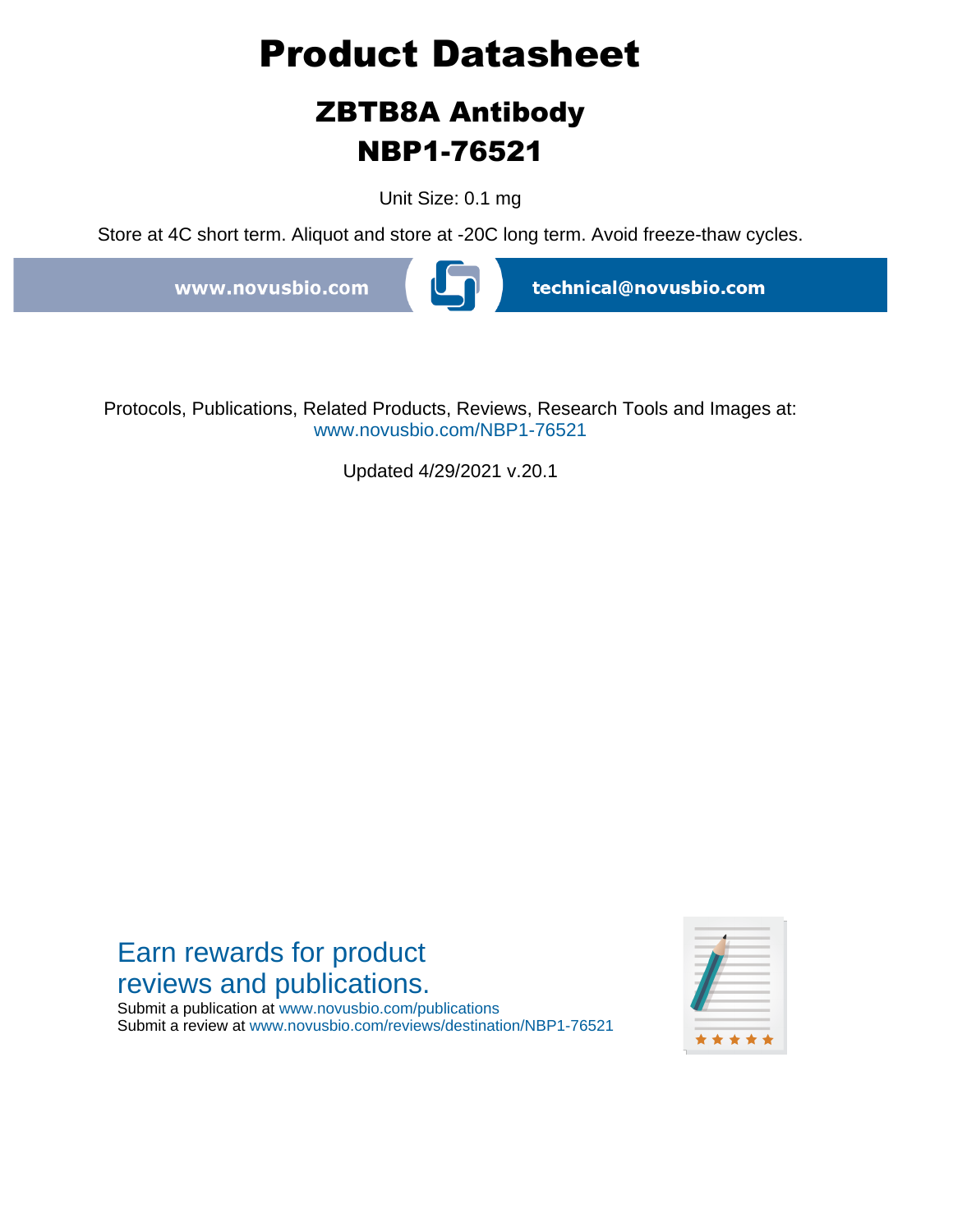#### **NBP1-76521**

ZBTB8A Antibody

| <b>Product Information</b>         |                                                                                                                                                                                                                       |
|------------------------------------|-----------------------------------------------------------------------------------------------------------------------------------------------------------------------------------------------------------------------|
| <b>Unit Size</b>                   | $0.1$ mg                                                                                                                                                                                                              |
| <b>Concentration</b>               | 1 $mg/ml$                                                                                                                                                                                                             |
| <b>Storage</b>                     | Store at 4C short term. Aliquot and store at -20C long term. Avoid freeze-thaw<br>cycles.                                                                                                                             |
| <b>Clonality</b>                   | Polyclonal                                                                                                                                                                                                            |
| <b>Preservative</b>                | 0.02% Sodium Azide                                                                                                                                                                                                    |
| <b>Isotype</b>                     | IgG                                                                                                                                                                                                                   |
| <b>Purity</b>                      | Peptide affinity purified                                                                                                                                                                                             |
| <b>Buffer</b>                      | <b>PBS</b>                                                                                                                                                                                                            |
| <b>Product Description</b>         |                                                                                                                                                                                                                       |
| <b>Host</b>                        | Rabbit                                                                                                                                                                                                                |
| <b>Gene ID</b>                     | 653121                                                                                                                                                                                                                |
| <b>Gene Symbol</b>                 | ZBTB8A                                                                                                                                                                                                                |
| <b>Species</b>                     | Human, Mouse                                                                                                                                                                                                          |
| <b>Specificity/Sensitivity</b>     | At least two isoforms of ZBTB8A are known to exist; this antibody will recognize<br>both isoforms. This antibody is predicted to not cross-react with other ZBTB<br>protein family members.                           |
| Immunogen                          | Antibody was raised against a 17 amino acid synthetic peptide near the carboxy<br>terminus of human ZBTB8. The immunogen is located within the last 50 amino<br>acids of ZBTB8. Amino Acid Squence: VDDSEEEEEKEIKPNIR |
| <b>Product Application Details</b> |                                                                                                                                                                                                                       |
| <b>Applications</b>                | Western Blot, ELISA, Immunocytochemistry/Immunofluorescence,<br>Immunohistochemistry, Immunohistochemistry-Paraffin                                                                                                   |
| <b>Recommended Dilutions</b>       | Western Blot 1 ug/ml, ELISA 1:100-1:2000, Immunohistochemistry 2.5 ug/ml,<br>Immunocytochemistry/Immunofluorescence 5 ug/ml, Immunohistochemistry-<br>Paraffin 2.5 ug/ml                                              |

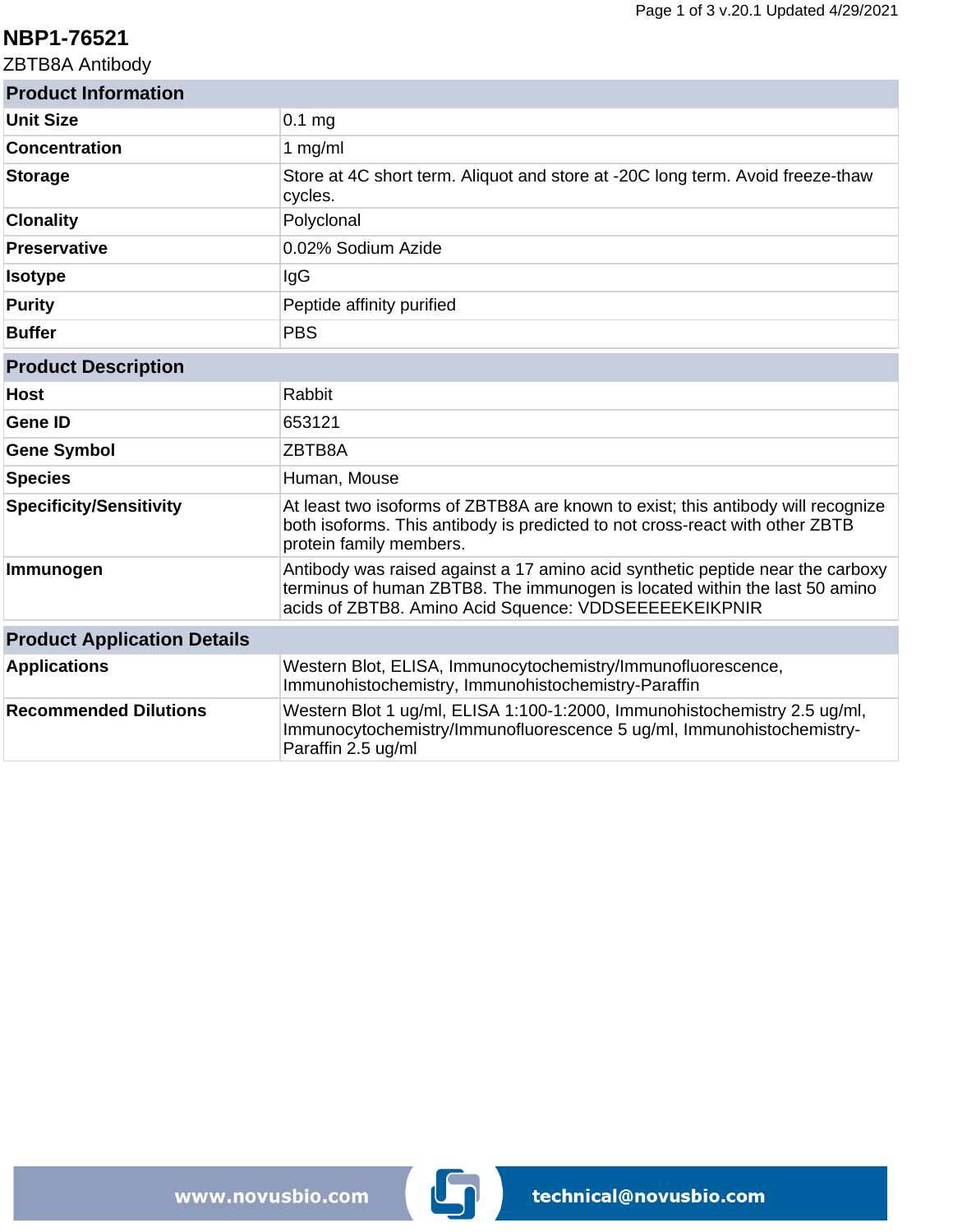

www.novusbio.com